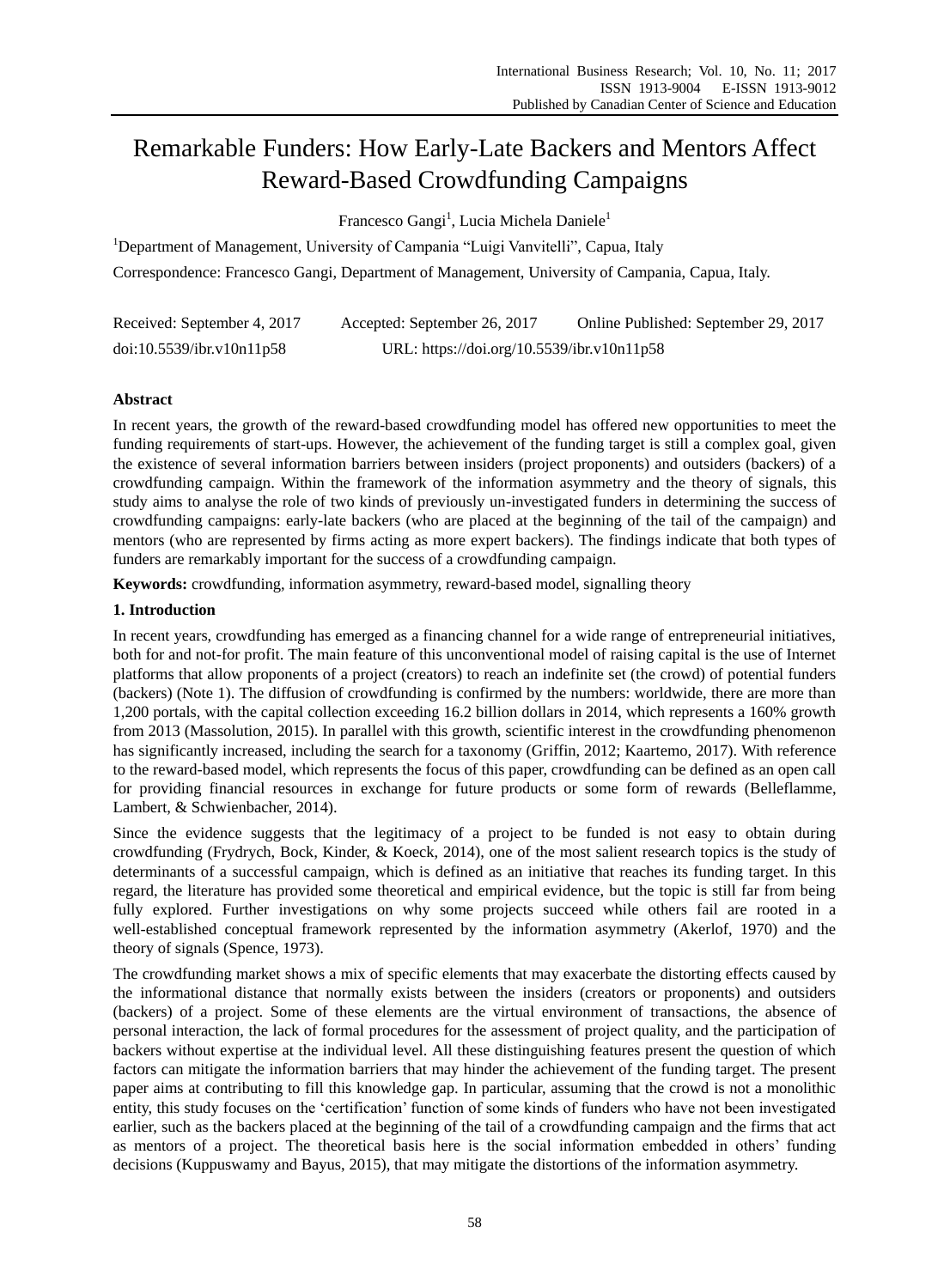Similar to what happens in online auctions (Ockenfels & Roth, 2006), in the case of crowdfunding campaigns too, a significant number of backers are distributed closer to the deadline of the time window of a crowdfunding campaign (Kuppuswamy & Bayus, 2015). Therefore, unlike previous literature that has focused on the effect of early backers intervening at the start of the campaign (Colombo, Franzoni, & Rossi - Lamastra, 2014), this paper studies the impact of the early-late backers who are placed at the beginning of the tail of the fundraising process on crowdfunding platforms.

In relation to the standing of potential funders, the focus of this study is also on the impact of firms that act as backers with more expertise or representative backers. The latter are renowned companies that exercise a mentoring function toward the feasibility of an initiative. The theoretical framework is the endorsement effect of prominent third parties (Stuart, Ha, & Ralph., 1999) that may mitigate information barriers the backers in general have to face due to a widespread lack of expertise at the individual level.

The hypotheses are tested through data obtained from Produzioni dal Basso and Eppela, which are the main Italian platforms. This investigation is also an opportunity to analyse reward-based crowdfunding in a very little investigated country compared to other socio-economic systems such as the Anglo-Saxon contexts (Bouaiss, Maque, & Mèric, 2016). We use a sample of 578 campaigns launched in Italy between 2013 and 2015. The econometric models fully support the assumptions of the study about the positive impact that early-late backers and companies acting as mentors have on the probability of a campaign reaching the funding target.

The remainder of this paper is arranged as follows. The next section presents the theoretical background and the hypotheses. The third section addresses the methodology, while the fourth section presents and discusses the empirical results of the survey. The final section contains the conclusions of the study and indications for future research directions.

# **2. Theoretical Background and Hypotheses**

# *2.1 Information Asymmetry in Reward-Based Crowdfunding*

As theorised by Akerlof (1970), the information asymmetry between actors of an exchange process may degenerate into distorting effects, such as the adverse selection phenomenon, that enhance the feeling of uncertainty and risk underlying the transaction. With regard to this problem, the signalling theory (Spence, 1973) analysed the mitigating impact of information cues. In particular, the theory of signals has found extensive application in the studies on venture capital (Baum & Silverman, 2004; Gompers, 1996; Lee & Wahal, 2004). However, in the reward-based crowdfunding market, information asymmetries and signals assume specific features that are connected to the mechanisms of this unconventional financial mode. In fact, similar to other on-line markets, the condition of asymmetric information between insiders and outsiders is fuelled by the virtual environment in which a new initiative is presented and the financing decision is taken. In addition, the use of internet platforms not only modifies the storytelling of a project (Frydrych et al., 2014), but also affects the screening process, which must do without any personal dialogue between founder and funder (Agrawal, Catalini, & Goldfarb, 2015). Moreover, as an electronic market, reward-based crowdfunding may be associated with an increase in fraud risk, as fictitious applicant profiles could be created and the disclosure of information may not be easily verifiable remotely. Therefore, compared to conventional forms of financing, the digital context and the physical disintermediation limit the assessment of quality and trustworthiness based on a more standardized mix of hard and soft information that is usually obtainable through financial statements, official documents and repeated personal interactions (Petersen, 2004; Stein, 2002).

The use of the internet has further contrasting implications. In particular, the economic benefit derived from the reduction of the geographical distance between proponents and funders is counterbalanced by lower backer protection due to potential conflicts existing between different jurisdictions (Tomboc, 2013). Moreover, from the perspective of the proponent, additional risks may arise due to the absence of confidentiality agreements or other instruments that can safeguard the creator's rights. In addition, the lack of prior agreements may discourage the founder from disclosing sensitive details of the new initiative, which might have a detrimental effect on the screening process. Therefore, while the poor structuring of crowdfunding and virtual media can help its diffusion, they may be also a disadvantage with regard to the mitigation of information asymmetry.

Despite the frequent parallelism drawn between crowdfunding and the venture capital market (Cordova, Dolci, & Gianfrate, 2015; Courtney, Dutta, & Li, 2017; Mollick, 2014), reward-based crowdfunding has a significantly different approach that sharpens the informative distance between founders and funders. There is not a formal due diligence, the financing method by stages is unsuitable for one time projects, and there are no governance agreements due to the frequent absence of legally recognized companies behind the new venture.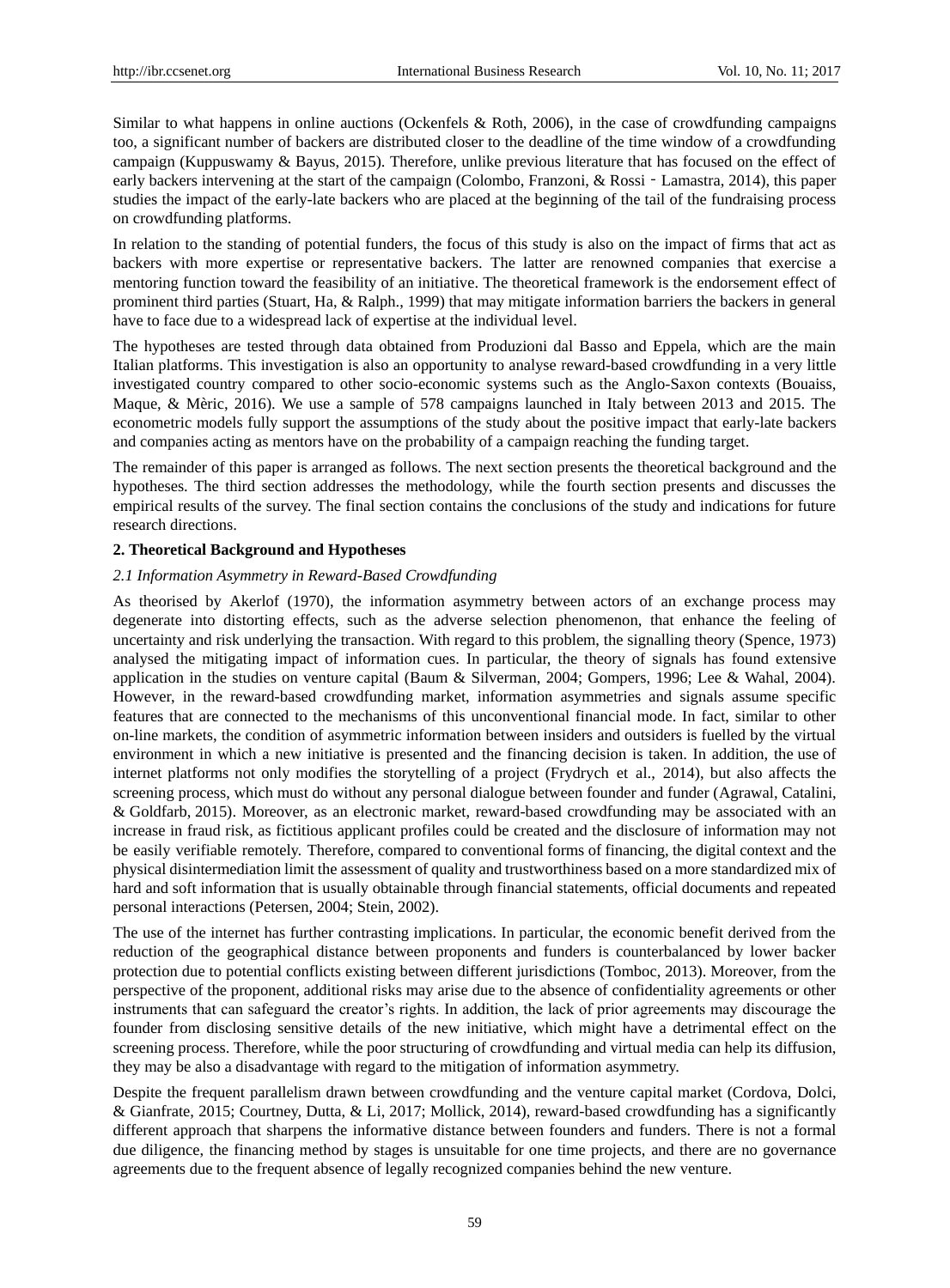In addition, backers generally have limited technical knowledge regarding a project, and therefore, they do not perform the same certification function that literature attributes to venture capitalists (Gompers, 1995; Megginson & Weiss, 1991).

As stated by Kim and Viswanathan (2016), while players in the formal venture capital market require a mix of money and expertise for the evaluation and management of risks, reward-based crowdfunding unbinds these two resources and allows funders without the necessary competencies to be part of the financing campaign (Agrawal, Catalini, & Goldfarb, 2014; Ahlers, Cumming, Günther, & Schweizer, 2015). It is a democratization phenomenon that broadens the participation of potential backers, but at the same time, it may exacerbate the information asymmetry condition that advocates can experience at the act to select and finance an initiative which has attracted their interest.

All the studies published in the literature so far imply that less sophisticated and poorly informed funders could benefit from signals of quality and trustworthiness that are not directly observable. Therefore, it is important to identify factors that may act as informational cues and counterbalance the risks connected to the information gap between creators and backers. The relevance of signals is confirmed by earlier studies on the proxies of project quality (Courtney et al., 2017; Cumming, Leboeuf, & Schwienbacher, 2014; Kunz, Bretschneider, Erler, & Leimeister, 2017; Mollick, 2014;), on the social capital (Nahapiet and Goshal, 1998; Greve and Salaff, 2003) and on the digital networks (Mollick, 2014; Colombo et al., 2014; Cumming et al., 2015; Thies and Wessel, 2014; Kunz et al., 2017; Kang, Jiang, & Tan, 2017). The common denominator of these research paths is the identification of drivers that can mitigate the information asymmetry affecting the crowdfunding market. From this perspective, the social information embodied in others' funding decisions (Kuppuswamy & Bayus, 2015) may be an additional resource which compensates for the lack of direct observation or limited personal capability to assess the feasibility of a crowdfunding campaign. Therefore, the focus of this study is on two different kinds of backers who have not yet been investigated, but are potentially important for reaching the funding target: (1) early-late backers who give a signal to advocates during the tail of the campaign (the deadline effect) and (2) renowned firms (the endorsement effect) that play the role of mentors of a project (see Fig. 1).



Figure 1. Conceptual framework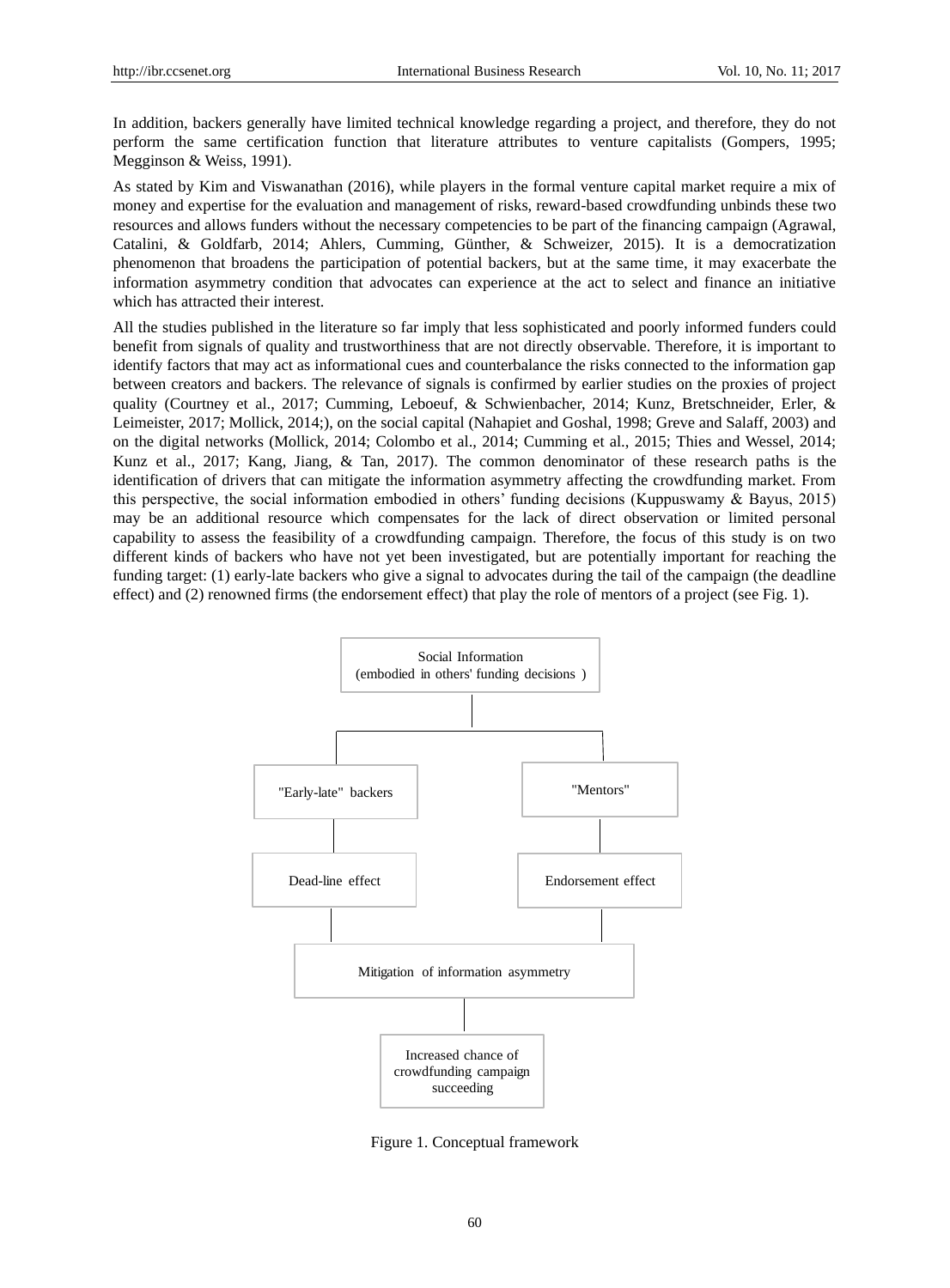# *2.2 Impact of 'Early-Late' Backers*

Mimicking the behaviour of others, although not necessarily the best decision, can be considered as rational behaviour in the presence of information asymmetries that separate the potential willingness to act from the actual action. Considering that "one buyer's behaviour affects another buyer's expected utility" (Hu, Li, & Shi, 2015, pag.355), the basis of this approach may lie in economic convenience. That is, since participation in a crowdfunding campaign is at the least a time-consuming decision (Note 2), the option to fund an initiative already supported by others could be efficient due to the fact that the campaign has a higher probability of success. That is, pledging money to a project that seems likely to succeed is more appealing than pledging money to a campaign that appears likely to fail. In fact, according to the reinforcement model (Cordova et al., 2015), the higher the popularity of a project among the crowd, the higher are its chances of reaching the funding goal. It has been observed that backers are not homogenously distributed along the time window of a campaign. In particular, a relevant portion tend to be placed at the end of the time window (Kuppuswamy & Bayus, 2015, 2017). This behavioural model is explained by the deadline effect, and it is very thoroughly described within the context of the games theory and the field of social psychology. In game theory research, experimental analysis shows that agreement between parties is frequently achieved in the terminal stages of a bargaining process (Gneezy, Kapteyn, & Potters, 2003; Roth, Murnighan, & Schoumaker, 1988). In social psychology research, delaying a final decision or an action has been shown to be a familiar and widespread behaviour among people (Ariely & Wertenbroch, 2002). This behaviour tends to diminish significantly in the proximity of an official deadline, while the effect produced by a self-imposed deadline seems to be less effective. All this evidence strengthens the belief about the existence of a deadline effect, especially if the individual cannot change the rules of the deadline, as in the case of the procedures imposed by crowdfunding platforms or some on-lines auctions (Ariely & Simonson, 2003; Ariely, Ockenfels, & Roth, 2003; Ockenfels & Roth, 2006).

If in a given informative context, waiting for the deadline before deciding may seem like a rational strategy, according to social psychology (Ariely and Wertenbroch, 2002), with the expiry of a deadline, the balance between benefits and costs of bystander behaviour tends to change. This occurs especially when the deadline for taking the decision can no longer be postponed, and when the lack of individual action near the deadline is associated with the risk of losing the last opportunity to facilitate a positive outcome of a given initiative. From this perspective, in the reward-based crowdfunding market, late backers that are placed along the tail of the harvesting phase can be determinants of the success of a campaign. More specifically, in terms of signalling, we refer to the advocates that act at the beginning of the tail of the campaign and that conventionally may be called early-late backers. These advocates can trigger the final effort for a campaign to succeed. The transmission mechanisms of their behaviours near the expiration date can be compared to those of the initial backers (Colombo et al., 2014), such as observational learning (Bikhchandani, Hirshleifer, & Welch, 1998) and word of mouth (Arndt, 1967) which concur to mitigate the absence of better and direct information. In the case of both mechanisms, the funders positioned in proximity of the deadline of the campaign derive information from merely observing the behaviour of others. Therefore, the early-late backers consolidate the signalling and financial efforts of earlier funders, as well as launch the final sprint of the later backers, thereby increasing the chances of the project reaching the financing target. Based on this information, the first hypothesis is formulated as follows:

**H1**: Early-late backers have a positive impact on the likelihood of a reward-based crowdfunding campaign succeeding.

## *2.3 Impact of a Project Mentor*

Studies on early-stage financing have highlighted that the certification function of venture capitalists is not independent of their standing (Gompers 1996; Gompers & Lerner, 1997; Lee & Wahal, 2004). That is, the weight of a signalling effect in the capital market increases with increase in the reputation and experience of funders. These findings can be applied to understand the mechanics of reward-based crowdfunding. In particular, this unconventional market may be segmented on the supply side, not only according to the entry time of backers, but also according to their reputation and expertise (Kim & Viswanathan, 2016).

The participation of more competent and renowned funders can promote the success of the crowdfunding campaign, both through their financial contribution and the certification of the new initiative. Moreover, hesitant and less experienced backers have the opportunity to exploit the information that arises from the participation of well-known supporters (Kim & Viswanathan, 2016). This phenomenon can be compared to the endorsement effect of prominent third parties (Stuart et al., 1999), whose participation can provide a signal of further credibility to a crowdfunding campaign (Cordova et al., 2015; Courtney et al., 2017).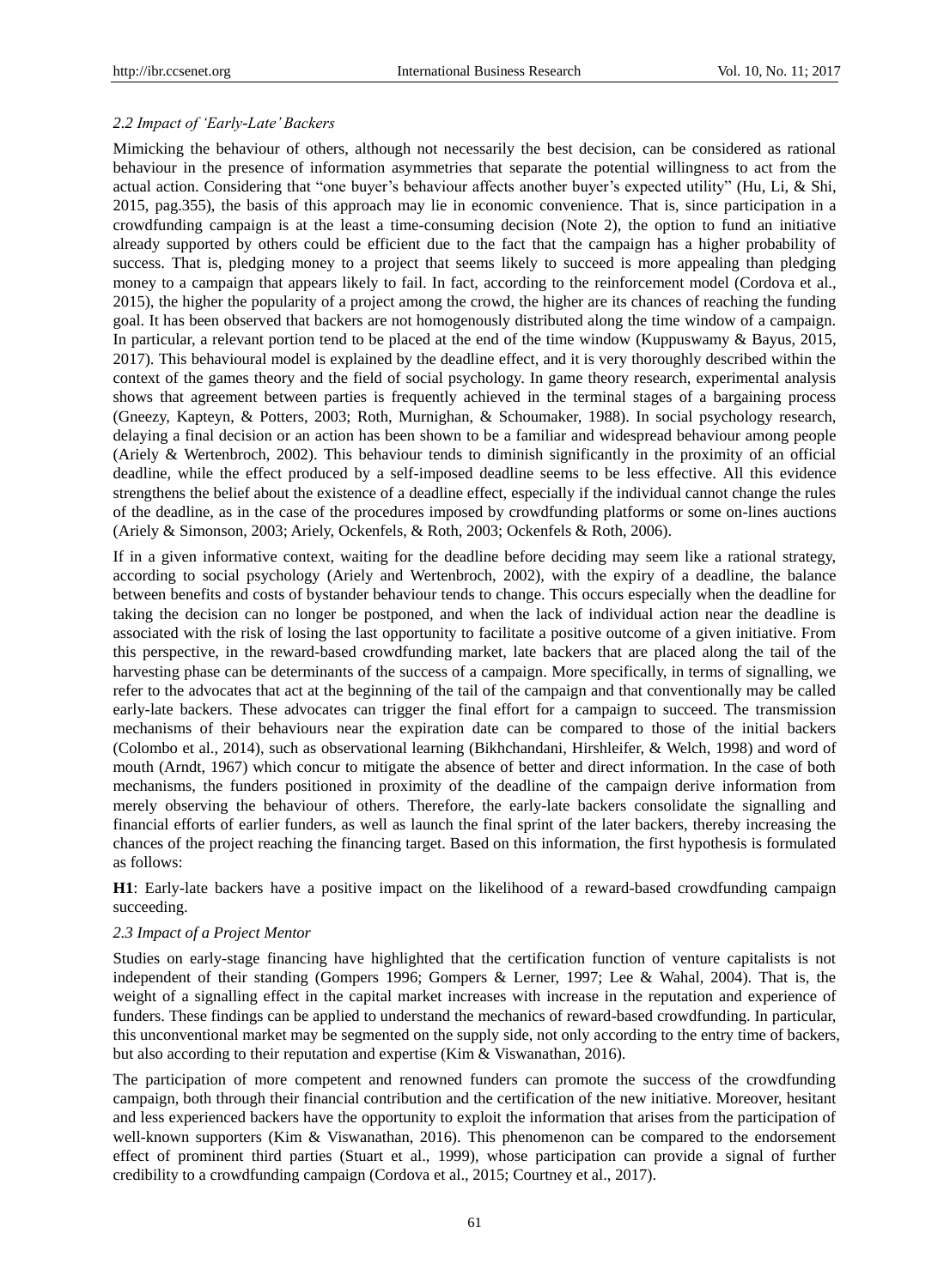It is not always easy to identify the features of a supporter. While within conventional financial markets the endorsement effect can be more easily attributable to qualified merchant banks or venture capitalists with a broad track record, in the crowdfunding market, it is more complex due to the high level of anonymity and variance in the composition of the crowd. For this reason, the endorsement effect can be more easily attributable to the presence of organizations represented by companies that are already operating in the same sector of the new goods or services presented on the platform, or to well-known firms that pursue social objectives. A backer with these characteristics may assume the role of mentor of a project that can contribute to the success of the campaign through the mix of financial resources and expertise. In fact, both these transactional resources co-exist in the case of mentors, without distorting the functioning of a reward-based crowdfunding market.

Therefore, the second hypothesis is formulated as follows:

**H2**: The participation of a mentor has a positive impact on the likelihood of a reward-based crowdfunding campaign succeeding.

## **3. Method**

#### *3.1 Data Collection*

This study obtained data on reward-based crowdfunding from the two main Italian platforms: Produzioni dal Basso and Eppela. The choice to analyse the Italian market was based on several factors. First, it is a less investigated country. Second, there is a digital divide between Italy and other advanced European nations (European Commission, DESI 2016). Third, crowdfunding has experienced relevant growth in the Italian context. In particular, with a collection of 56.8 million Euros (Univ. Cattolica and TIM, 2016), Italy represented 10% of the European crowdfunding market at the end of 2015. The average size of project funds is around 5000 Euro, and the reward-based model represents 13% of the Italian crowdfunding market. Moreover, reward-based crowdfunding has seen a significant increase in terms of platforms (90 are currently active) and funds raised (89%). At the same time, Italy shows (We are social, 2016) a web penetration index equal to 58% as opposed to the European average of 68%, and a lower social penetration index (46%) than that in the most advanced and investigated countries such as the US (58%) and UK (59%).

Internet platforms represent one of major actors of any crowdfunding market. The literature has mainly focused on data gathered from two leading platforms in the US: Indiegogo and Kickstarter. However, the quantity and quality of data disclosed by platforms are not homogeneous, and this limits the generalizability of prior findings. A higher degree of information, about both the creators and backers, is a main feature of Kickstarter and Indiegogo, but these attributes are not universal among internet platforms (see Appendix A). The existence of such differences is an additional justification for advancing the state of knowledge about crowdfunding in a technical context such as Italy. In May 2016, Eppela and Produzioni dal Basso accounted for 92% of the total successful projects on hybrid platforms (reward and donation-based) and 60% of the funds raised in Italy (Starteed, 2016). Both of them are generalist platforms, since they host projects from different sectors.

#### *3.2 Variables and Models*

The present study covers all the reward-based crowdfunding campaigns on Produzioni dal Basso and Eppela that ended between 2013 and 2015. However, 238 projects were dropped during the sampling process because it was not possible to trace the amount of capital required. Therefore, the final sample consists of 578 campaigns: 391 (68%) were extracted from the Eppela platform, while the remaining 187 (32%) were from Produzioni dal Basso. Data for each project were gathered directly from the platforms.

The empirical analysis applied here is both descriptive and inferential. In particular, this paper adopts logistic models following a forward stepwise regression approach in order to identify the statistical significance of variables and models. In accordance with previous studies (Colombo et al., 2014; Cordova et al., 2015; Kunz et al., 2017; Mollick, 2014), the dependent variable was a dummy (*Success*), which was assigned a value of 1 if the campaign was successful (that is, pledges covered at least 100% of the funding target) and 0 otherwise (that is, pledges covered less than 100% of the funding target).

Since the platforms make visible the necessary information, in order to test the first hypotheses (H1), in all the econometric models, this study adopts a variable (*Early\_Late\_Backers*) which measures the number of backers conventionally identified as advocates whose participation occurs in a time window equivalent to one-sixth of the tail of the campaign (Note 3). In particular, the platforms show a list of those who are indicated as late backers, in addition to the date of their intervention. The tail starts with the first of the late backers reported on the crowdfunding platforms. The tail length shows a time interval that on average equals 8 days, with a maximum of 52 days.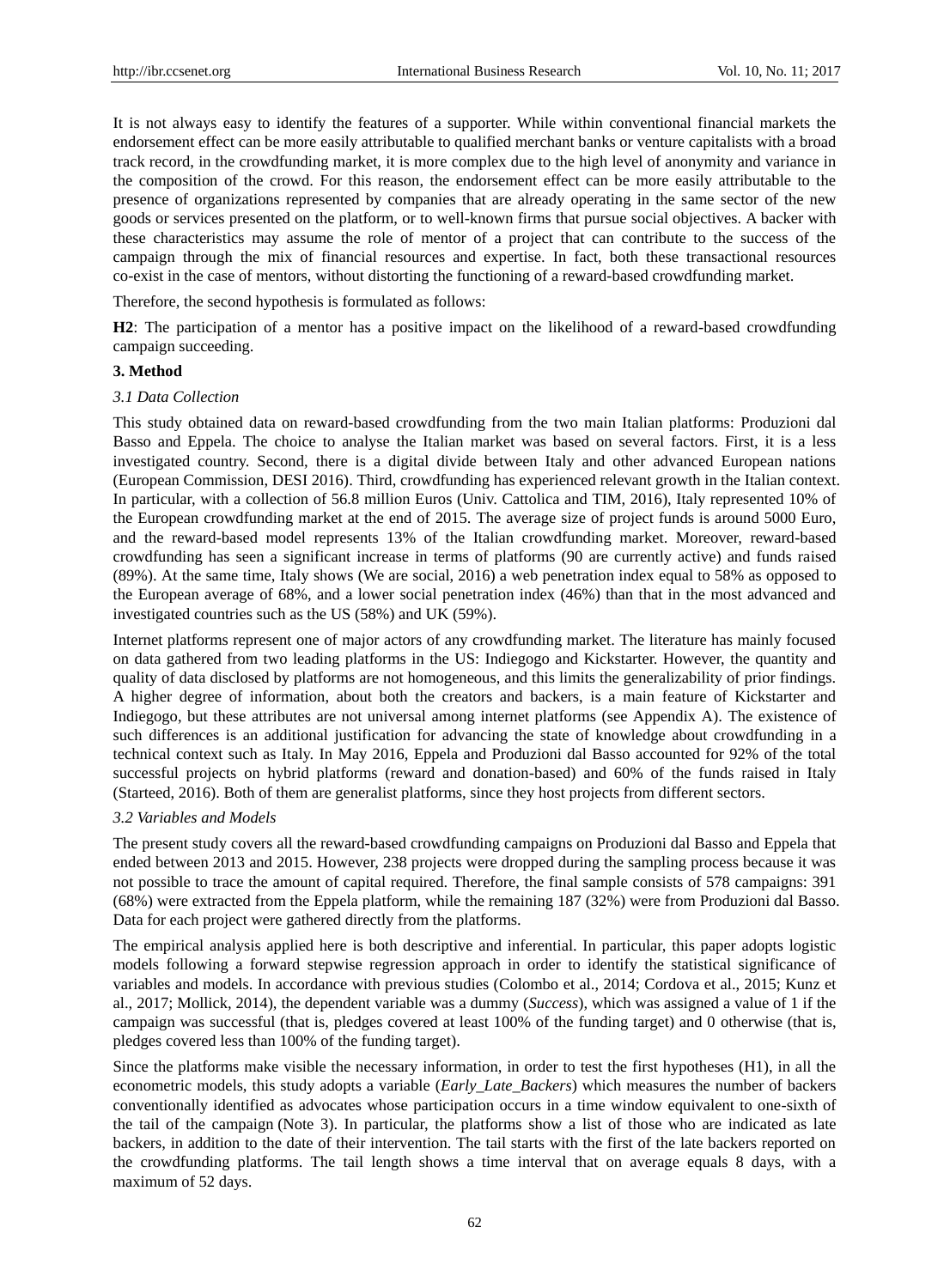For testing of the second hypothesis (H2), the logistic models include a dummy variable (*Mentor*) that is assigned a value of 1 if a project received the support of a company that assumed a mentoring and funding function and 0 otherwise.

The analysis adopts several control variables that cover a wide range of information about project characteristics and digital interaction with backers. These variables are consistent with previous studies that highlighted the effects of project size, the average contribution by backers, the impact of proxies of project quality, and the influence of relational capital mediated by social networks (Colombo et al., 2014; Cordova et al., 2015; Kunz et al., 2017; Mollick, 2014). The following control variables were used:

*Log\_Funding Target:* This is a logarithmic measure of the funding target required by the proponent.

*Log\_Funding per backer*: This is the logarithmic value of the mean contribution of backers.

*Photo:* This is a dummy variable that is assigned a value of 1 if the project presentation includes at least one photo, and is assigned a value of 0 otherwise.

*Video:* This is a dummy variable that is assigned a value of 1 if the project presentation includes at least one video and 0 otherwise.

*Updates* and *Comments:* These variables measure the number of updates and comments on a project, respectively, during the campaign.

*FB\_Page:* This is a dummy variable that is assigned a value of 1 if the campaign has a Facebook page associated with the project and 0 otherwise.

*TW\_Account:* This is a dummy variable that is assigned a value of 1 if the project page includes a Twitter account dedicated to the initiative and 0 otherwise.

The logistic regressions include a project category control through eight dummy variables related to the sector classification proposed by the platforms (Note 4). In addition, to control for the digital divide in the Italian context, the models include a variable which measures the social network penetration rate in Italy by year (SNindex) within the time window analysed for each project.

The regression models are formalized as follows:

**Model 1:** Success =  $\beta_1$ Early Late Backers +  $\beta_2$ Mentor +  $\beta_3$ Log FT +  $\beta_4$ Log Fund back +  $\beta_5$ SN\_index + β6Sector.

**Model 2:** Success =  $\beta_1$ Early Late Backers +  $\beta_2$ Mentor +  $\beta_3$ Log FT +  $\beta_4$ Log\_Fund\_back +  $\beta_5$ Photo +  $\beta_6$ Video +  $β_7$ Updates + β<sub>8</sub>SN index + β<sub>9</sub>Sector.

**Model 3:** Success =  $β_1$ Early\_Late\_Backers +  $β_2$ Mentor +  $β_3$ Log\_FT +  $β_4$ Log\_Fund\_back +  $β_5$ Photo +  $β_6$ Video +  $\beta_7$ Updates + β<sub>8</sub>Comments + β<sub>9</sub>Fb\_page + β<sub>10</sub>Tw\_account + β<sub>11</sub>SN\_index + β<sub>12</sub>Sector.

Finally, through the application of the SPSS programme, the study adopts several goodness of fit measures for logistic regressions (overall percentage, Cox & Snell R-square, Nagelkerke R-square, and the Hosmer-Lemeshow Test). All the measures indicate that the models adequately fit the data.

# **4. Results**

### *4.1 Descriptive Statistics*

Table 1 provides descriptive statistics related to both successful and failed campaigns. The first group consists of 454 initiatives, representing 79% of the total campaigns included in our data. On average, the funding target of successful campaigns is slightly lower ( $\epsilon$  5341,11) than the amount of capital that failed projects seek to raise ( $\epsilon$ 5855, 24). On the contrary, the mean funding ratio, which represents the ratio of the final funding to the capital requested, is much higher in the successful group (1.09) than in the failed group (0.09). This evidence is consistent with prior descriptive analyses (Frydrych et al., 2014). In fact, successful projects tend to get over-funded, while unsuccessful campaigns fail by a wide margin. In other words, as stated by Mollick (2014), failures happen by large amounts, successes by small amounts. This feature of the reward-based crowdfunding market is confirmed by the percentage of the funding target achieved by the failed initiatives (see Fig. 2): 54% of the unsuccessful projects did not exceed 10% of the amount requested, 35% collected between 11% and 30% of the amount requested, 7% collected between 31% and 50%, and only 4% of the failed projects exceeded more than 50% of the initial capital requested.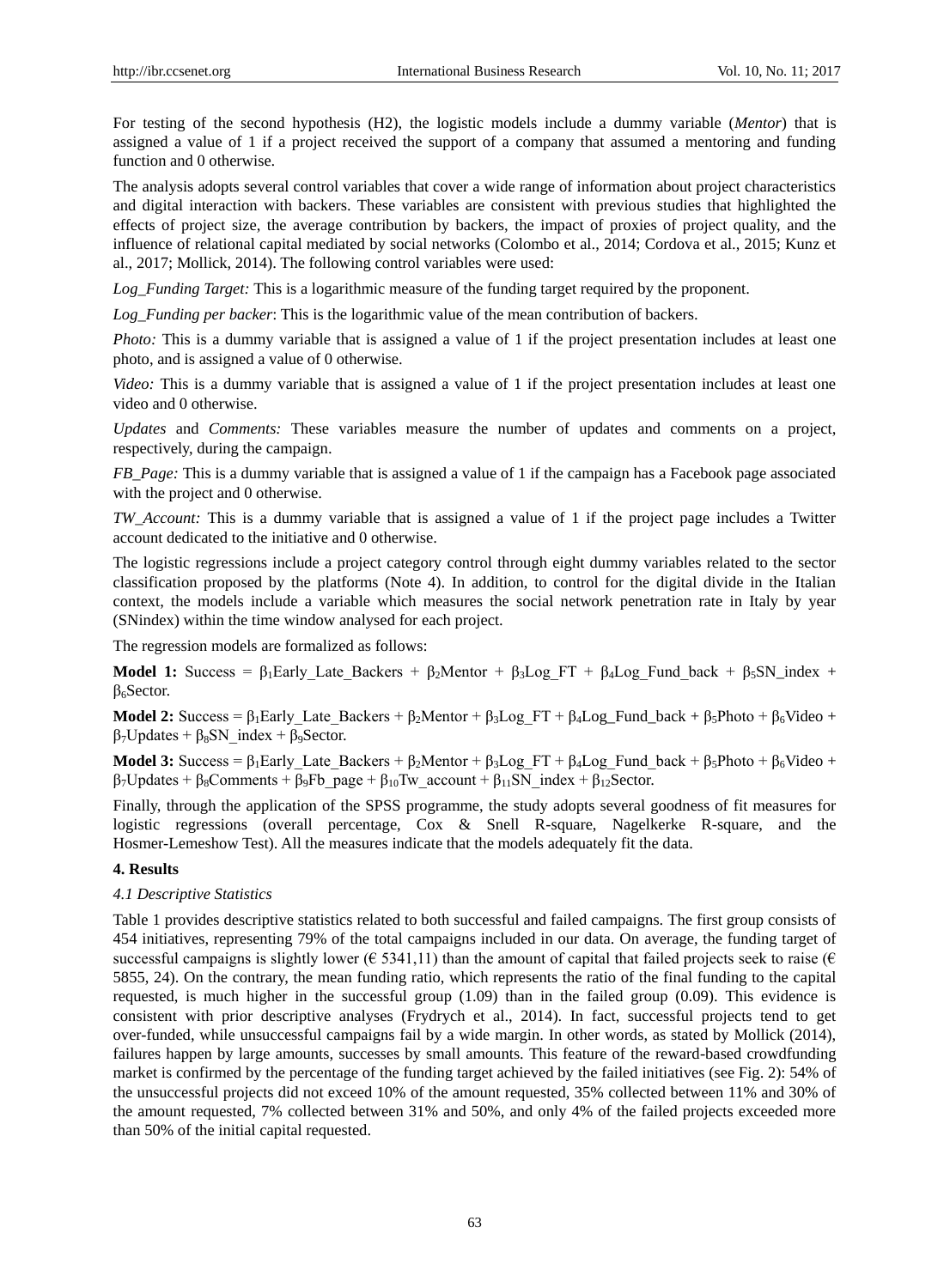

Figure 2. Percentage of requested funding received for failed projects

|                                                                                                                                                                                                                                                                                                                                                                                                                                                                                                                                                                                                                                                                                                                                                                                                                                                                                                                                                                                                                                                                                                                                                                                                             | 54%                                                                                                                                                                                                                                                                                                                                                                                                                                                                                                                                                                                                                                                                                                                                                                                                                                                                                                                                                                                                                                                                                                                                                                                                                                                                                                                                                                                                                                                                                                                                                            | 35%                                                                    | 7%                  | 4%       |                   |
|-------------------------------------------------------------------------------------------------------------------------------------------------------------------------------------------------------------------------------------------------------------------------------------------------------------------------------------------------------------------------------------------------------------------------------------------------------------------------------------------------------------------------------------------------------------------------------------------------------------------------------------------------------------------------------------------------------------------------------------------------------------------------------------------------------------------------------------------------------------------------------------------------------------------------------------------------------------------------------------------------------------------------------------------------------------------------------------------------------------------------------------------------------------------------------------------------------------|----------------------------------------------------------------------------------------------------------------------------------------------------------------------------------------------------------------------------------------------------------------------------------------------------------------------------------------------------------------------------------------------------------------------------------------------------------------------------------------------------------------------------------------------------------------------------------------------------------------------------------------------------------------------------------------------------------------------------------------------------------------------------------------------------------------------------------------------------------------------------------------------------------------------------------------------------------------------------------------------------------------------------------------------------------------------------------------------------------------------------------------------------------------------------------------------------------------------------------------------------------------------------------------------------------------------------------------------------------------------------------------------------------------------------------------------------------------------------------------------------------------------------------------------------------------|------------------------------------------------------------------------|---------------------|----------|-------------------|
|                                                                                                                                                                                                                                                                                                                                                                                                                                                                                                                                                                                                                                                                                                                                                                                                                                                                                                                                                                                                                                                                                                                                                                                                             |                                                                                                                                                                                                                                                                                                                                                                                                                                                                                                                                                                                                                                                                                                                                                                                                                                                                                                                                                                                                                                                                                                                                                                                                                                                                                                                                                                                                                                                                                                                                                                |                                                                        |                     |          |                   |
|                                                                                                                                                                                                                                                                                                                                                                                                                                                                                                                                                                                                                                                                                                                                                                                                                                                                                                                                                                                                                                                                                                                                                                                                             | Until 10%                                                                                                                                                                                                                                                                                                                                                                                                                                                                                                                                                                                                                                                                                                                                                                                                                                                                                                                                                                                                                                                                                                                                                                                                                                                                                                                                                                                                                                                                                                                                                      | From 11% to 30% From 31% to 50%                                        |                     | Over 50% |                   |
|                                                                                                                                                                                                                                                                                                                                                                                                                                                                                                                                                                                                                                                                                                                                                                                                                                                                                                                                                                                                                                                                                                                                                                                                             |                                                                                                                                                                                                                                                                                                                                                                                                                                                                                                                                                                                                                                                                                                                                                                                                                                                                                                                                                                                                                                                                                                                                                                                                                                                                                                                                                                                                                                                                                                                                                                | Figure 2. Percentage of requested funding received for failed projects |                     |          |                   |
| The distribution of the funding ratio between the successful and unsuccessful projects confirms the difficulty<br>faced by a new initiative in being legitimized during a crowdfunding campaign. This trend finds additional<br>support in the data on the backers. On average, successful projects had a higher number of advocates (78.15)<br>than failed projects (17.48). Moreover, for projects that reached or overreached the funding target, the average<br>contribution by backers was more than double ( $\epsilon$ 79,98) that of failed campaigns ( $\epsilon$ 34,03). Finally, by<br>segmenting the crowd according to entry time and the standing of backers, the following differences were<br>observed between successful and unsuccessful projects: (1) the mean incidence of early-late backers along the<br>tail of the campaign was higher for successful projects (35%) than failed initiatives (9%), and (2) a higher<br>percentage of successful campaigns than unsuccessful campaigns were backed by a mentor (16% vs. 2%).<br>Therefore, the participation of a renowned firm seems to be a distinctive feature of initiatives that have reached<br>at least the financial budget. |                                                                                                                                                                                                                                                                                                                                                                                                                                                                                                                                                                                                                                                                                                                                                                                                                                                                                                                                                                                                                                                                                                                                                                                                                                                                                                                                                                                                                                                                                                                                                                |                                                                        |                     |          |                   |
|                                                                                                                                                                                                                                                                                                                                                                                                                                                                                                                                                                                                                                                                                                                                                                                                                                                                                                                                                                                                                                                                                                                                                                                                             | Table 1. Descriptive statistics                                                                                                                                                                                                                                                                                                                                                                                                                                                                                                                                                                                                                                                                                                                                                                                                                                                                                                                                                                                                                                                                                                                                                                                                                                                                                                                                                                                                                                                                                                                                |                                                                        |                     | Min      |                   |
| Successful $(N=454)$<br>Funding target                                                                                                                                                                                                                                                                                                                                                                                                                                                                                                                                                                                                                                                                                                                                                                                                                                                                                                                                                                                                                                                                                                                                                                      |                                                                                                                                                                                                                                                                                                                                                                                                                                                                                                                                                                                                                                                                                                                                                                                                                                                                                                                                                                                                                                                                                                                                                                                                                                                                                                                                                                                                                                                                                                                                                                | Mean<br>5341.11                                                        | St. Dev.<br>8935.75 | 350.00   | Max<br>100 000.00 |
| Final funding                                                                                                                                                                                                                                                                                                                                                                                                                                                                                                                                                                                                                                                                                                                                                                                                                                                                                                                                                                                                                                                                                                                                                                                               |                                                                                                                                                                                                                                                                                                                                                                                                                                                                                                                                                                                                                                                                                                                                                                                                                                                                                                                                                                                                                                                                                                                                                                                                                                                                                                                                                                                                                                                                                                                                                                | 6164.26                                                                | 13732.56            | 350.00   | 238308.00         |
| Funding ratio                                                                                                                                                                                                                                                                                                                                                                                                                                                                                                                                                                                                                                                                                                                                                                                                                                                                                                                                                                                                                                                                                                                                                                                               |                                                                                                                                                                                                                                                                                                                                                                                                                                                                                                                                                                                                                                                                                                                                                                                                                                                                                                                                                                                                                                                                                                                                                                                                                                                                                                                                                                                                                                                                                                                                                                | 1.09                                                                   | 0.11                | 1.00     | 2.38              |
| N. Backers                                                                                                                                                                                                                                                                                                                                                                                                                                                                                                                                                                                                                                                                                                                                                                                                                                                                                                                                                                                                                                                                                                                                                                                                  |                                                                                                                                                                                                                                                                                                                                                                                                                                                                                                                                                                                                                                                                                                                                                                                                                                                                                                                                                                                                                                                                                                                                                                                                                                                                                                                                                                                                                                                                                                                                                                | 78.15                                                                  | 240.00              | 2.00     | 4783.00           |
| Funding per backers                                                                                                                                                                                                                                                                                                                                                                                                                                                                                                                                                                                                                                                                                                                                                                                                                                                                                                                                                                                                                                                                                                                                                                                         |                                                                                                                                                                                                                                                                                                                                                                                                                                                                                                                                                                                                                                                                                                                                                                                                                                                                                                                                                                                                                                                                                                                                                                                                                                                                                                                                                                                                                                                                                                                                                                | 70.98                                                                  | 22.64               | 44.48    | 280.00            |
|                                                                                                                                                                                                                                                                                                                                                                                                                                                                                                                                                                                                                                                                                                                                                                                                                                                                                                                                                                                                                                                                                                                                                                                                             | Early last backers/ Last backers                                                                                                                                                                                                                                                                                                                                                                                                                                                                                                                                                                                                                                                                                                                                                                                                                                                                                                                                                                                                                                                                                                                                                                                                                                                                                                                                                                                                                                                                                                                               | 0.35                                                                   | 0.23                | 0.00     | 0.90              |
| Mentor                                                                                                                                                                                                                                                                                                                                                                                                                                                                                                                                                                                                                                                                                                                                                                                                                                                                                                                                                                                                                                                                                                                                                                                                      |                                                                                                                                                                                                                                                                                                                                                                                                                                                                                                                                                                                                                                                                                                                                                                                                                                                                                                                                                                                                                                                                                                                                                                                                                                                                                                                                                                                                                                                                                                                                                                | 0.16                                                                   | 0.37                | 0.00     | 1.00              |
| Failed $(N=124)$                                                                                                                                                                                                                                                                                                                                                                                                                                                                                                                                                                                                                                                                                                                                                                                                                                                                                                                                                                                                                                                                                                                                                                                            |                                                                                                                                                                                                                                                                                                                                                                                                                                                                                                                                                                                                                                                                                                                                                                                                                                                                                                                                                                                                                                                                                                                                                                                                                                                                                                                                                                                                                                                                                                                                                                | Mean                                                                   | St. Dev.            | Min      | <b>Max</b>        |
| Funding target                                                                                                                                                                                                                                                                                                                                                                                                                                                                                                                                                                                                                                                                                                                                                                                                                                                                                                                                                                                                                                                                                                                                                                                              |                                                                                                                                                                                                                                                                                                                                                                                                                                                                                                                                                                                                                                                                                                                                                                                                                                                                                                                                                                                                                                                                                                                                                                                                                                                                                                                                                                                                                                                                                                                                                                | 5855.24                                                                | 4895.64             | 600.00   | 35000.00          |
| Final funding                                                                                                                                                                                                                                                                                                                                                                                                                                                                                                                                                                                                                                                                                                                                                                                                                                                                                                                                                                                                                                                                                                                                                                                               |                                                                                                                                                                                                                                                                                                                                                                                                                                                                                                                                                                                                                                                                                                                                                                                                                                                                                                                                                                                                                                                                                                                                                                                                                                                                                                                                                                                                                                                                                                                                                                | 766,06                                                                 | 1255.88             | 5,00     | 10607.00          |
| Funding ratio                                                                                                                                                                                                                                                                                                                                                                                                                                                                                                                                                                                                                                                                                                                                                                                                                                                                                                                                                                                                                                                                                                                                                                                               |                                                                                                                                                                                                                                                                                                                                                                                                                                                                                                                                                                                                                                                                                                                                                                                                                                                                                                                                                                                                                                                                                                                                                                                                                                                                                                                                                                                                                                                                                                                                                                | 0.09                                                                   | 0.05                | 0.01     | 0.31              |
| N. Backers                                                                                                                                                                                                                                                                                                                                                                                                                                                                                                                                                                                                                                                                                                                                                                                                                                                                                                                                                                                                                                                                                                                                                                                                  |                                                                                                                                                                                                                                                                                                                                                                                                                                                                                                                                                                                                                                                                                                                                                                                                                                                                                                                                                                                                                                                                                                                                                                                                                                                                                                                                                                                                                                                                                                                                                                | 17.48                                                                  | 17.43               | 1.00     | 105.00            |
| Funding per backers                                                                                                                                                                                                                                                                                                                                                                                                                                                                                                                                                                                                                                                                                                                                                                                                                                                                                                                                                                                                                                                                                                                                                                                         |                                                                                                                                                                                                                                                                                                                                                                                                                                                                                                                                                                                                                                                                                                                                                                                                                                                                                                                                                                                                                                                                                                                                                                                                                                                                                                                                                                                                                                                                                                                                                                | 34.03                                                                  | 12.76               | 5.00     | 101.02            |
|                                                                                                                                                                                                                                                                                                                                                                                                                                                                                                                                                                                                                                                                                                                                                                                                                                                                                                                                                                                                                                                                                                                                                                                                             | Early last backers/ Last backers                                                                                                                                                                                                                                                                                                                                                                                                                                                                                                                                                                                                                                                                                                                                                                                                                                                                                                                                                                                                                                                                                                                                                                                                                                                                                                                                                                                                                                                                                                                               | 0.09                                                                   | 0.21                | $0.00\,$ | 1.00              |
| Mentor                                                                                                                                                                                                                                                                                                                                                                                                                                                                                                                                                                                                                                                                                                                                                                                                                                                                                                                                                                                                                                                                                                                                                                                                      |                                                                                                                                                                                                                                                                                                                                                                                                                                                                                                                                                                                                                                                                                                                                                                                                                                                                                                                                                                                                                                                                                                                                                                                                                                                                                                                                                                                                                                                                                                                                                                | 0.02                                                                   | 0.15                | 0.00     | 1.00              |
|                                                                                                                                                                                                                                                                                                                                                                                                                                                                                                                                                                                                                                                                                                                                                                                                                                                                                                                                                                                                                                                                                                                                                                                                             | 4.2 Multivariate Analysis<br>In this section, the study aims to provide econometric evidence that the specific backer categories under<br>investigation, such as the early-late backers and the mentor, are significant determinants of successful<br>reward-based crowdfunding campaigns. In the third model, which includes all the variables, the average VIF is<br>1.384, which is below the conventional threshold of 6, and the maximum VIF is 2.334, below the conventional<br>threshold of 10 (McDonald & Moffit, 1980). Moreover, all the values of the correlation matrix are sufficiently<br>lower than the conventional threshold of 0.7 (Ratner, 2009). These findings indicate that multicollinearity is not<br>an issue (Note 5). The findings of the regression analysis are reported in Table 3. First, as expected, the backers<br>placed along the beginning of the tail of the campaign have a positive impact on the success of initiatives. That is,<br>the higher the number of early-late backers, the more likely is the reward-based crowdfunding campaign to reach<br>the funding target. This confirms the role of remarkable funders during a critical phase of the crowdfunding<br>cycle represented by the approach of the expiration date of a campaign (deadline effect). Second, the presence of<br>a company that supports a campaign is a positive predictor of successful crowdfunding initiatives. The<br>participation of renowned companies functions not only as an additional financing contribution, but also as an |                                                                        |                     |          |                   |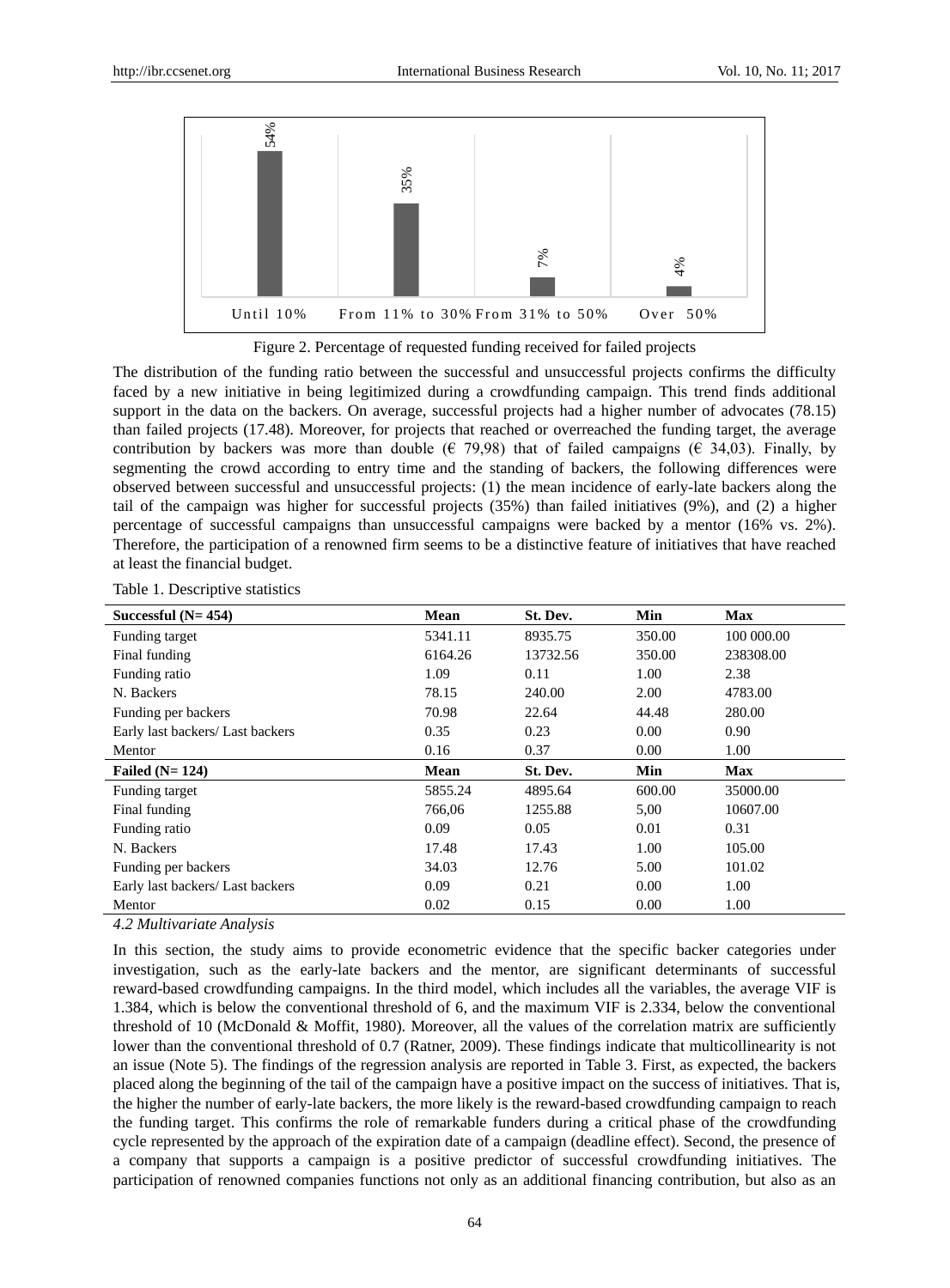endorsement of the new project. Therefore, transactional resources (Kim & Viswanathan, 2016), represented by a mix of financial capital and know-how, allow these kinds of advocates to fuel the chances of success of a reward-based crowdfunding campaign.

Table 3. Logistic regression models

|                                 | <b>Dependent Variable: Success</b> |        |                 |        |                 |        |
|---------------------------------|------------------------------------|--------|-----------------|--------|-----------------|--------|
| <b>Independent variables</b>    | Model 1                            |        | Model 2         |        | Model 3         |        |
|                                 | <b>B</b> coeff.                    | Wald   | <b>B</b> coeff. | Wald   | <b>B</b> coeff. | Wald   |
| Early_late_backers              | $0.659***$                         | 47.204 | $0.719***$      | 46.214 | $0.725***$      | 45.907 |
| Mentor                          | $4.410***$                         | 30.029 | $4.617***$      | 31.615 | $4.618***$      | 31.29  |
| $Log_F T$                       | $3.924***$                         | 38.136 | $4.315***$      | 40.223 | $4.268***$      | 38.698 |
| Log Fund back                   | $-3.811***$                        | 37.323 | $-4.017***$     | 38.342 | $-4.0156***$    | 38.058 |
| Photo                           |                                    |        | $-1.464**$      | 9.864  | $-1.463**$      | 9.861  |
| Video                           |                                    |        | 0.648           | 0.032  | 0.899           | 0.059  |
| Updates                         |                                    |        | 0.181           | 1.646  | 0.176           | 1.203  |
| Comments                        |                                    |        |                 |        | $-0.020$        | 0.002  |
| $Fb$ page                       |                                    |        |                 |        | $-0.300$        | 0.242  |
| Tw_account                      |                                    |        |                 |        | 0.125           | 0.121  |
| SN index                        | 3.969                              | 0.114  | 28.259*         | 3.645  | 27.871*         | 3.522  |
| <b>Project Category Dummies</b> | <b>YES</b>                         |        | <b>YES</b>      |        | <b>YES</b>      |        |
| Costant                         | 3.390                              | 0.211  | $-11.516$       | 1.518  | $-11.235$       | 1.430  |
| $N^{\circ}$ of observations     | 578                                |        | 578             |        | 578             |        |
| Mean VIF                        | 1.360                              |        | 1.388           |        | 1.384           |        |
| Maximum VIF                     | 2.322                              |        | 2.326           |        | 2.334           |        |
| Model Summary                   |                                    |        |                 |        |                 |        |
| -2 Log likelihood               | 238.816                            |        | 226.670         |        | 226.335         |        |
| Cox & Snell R-Square            | 0.466                              |        | 0.482           |        | 0.482           |        |
| Negelkerke R-Square             | 0.656                              |        | 0.679           |        | 0.680           |        |
| Hosmer and Lemeshow Test:       |                                    |        |                 |        |                 |        |
| Chi-square                      | 12.285                             |        | 4.349           |        | 5.357           |        |
| Sig.                            | 0.139                              |        | 0.824           |        | 0.719           |        |

Significance level: \*\*\*1%; \*\*5%;

In summary, early-late backers (H1) and the participation of a mentor (H2) are factors associated with an increase in the likelihood of a reward-based crowdfunding campaign succeeding. Thus, the results of the data analysis prove the hypotheses presented.

With respect to the control variables, in accordance with prior evidence (Colombo et al., 2014; Cordova et al., 2015; Mollick, 2014), the findings show that the probability of success is negatively associated with the capital target. If this result is interpreted through the theory of signals, one possible reason is that when funders are faced with relatively larger projects, they feel that their contribution is not as big determinant of success as it is for smaller ones. Therefore, they could decide to sustain projects that have a smaller funding target but seem to have more chances of success. The higher the funding requested, the lower is the probability of a project reaching the funding goal due to the generation of an adverse signal that reduces the conviction of the crowd to support a new initiative. Moreover, the second and the third models show that the insertion of photos and the social network index have a significant impact on the chances of success, but with a different sign. In fact, consistent with other empirical studies (Kunz et al., 2017), the present findings show that photos have a negative impact on the likelihood of a crowdfunding campaign succeeding, and that the higher the penetration index of social networks, the higher is the likelihood of a project reaching the funding goal. Probably, the recourse to photos, even if it is only theoretically a sign of quality (Mollick, 2014), does not necessarily mean that the project has greater appeal. Low image quality or a negative subjective evaluation of this kind of graphic material may contribute to undermining the attractiveness of a new initiative. At the same time, it is possible that excessive use of images will result in a very cluttered project page which could hinder readability, without necessarily adding useful information. On the contrary, given the virtual environment of crowdfunding, increasing the diffusion of confidence within digital social networks also increases the opportunity to leverage on additional media to lend popularity to a project among potential funder.

#### **5. Discussion**

Starting from two well-established conceptual frameworks—the information asymmetry theory (Akerlof, 1970) and the signalling theory (Spence, 1973)—this paper examines the themes related to the success of reward-based crowdfunding campaigns. Both theories present unique characteristics in the crowdfunding market that may be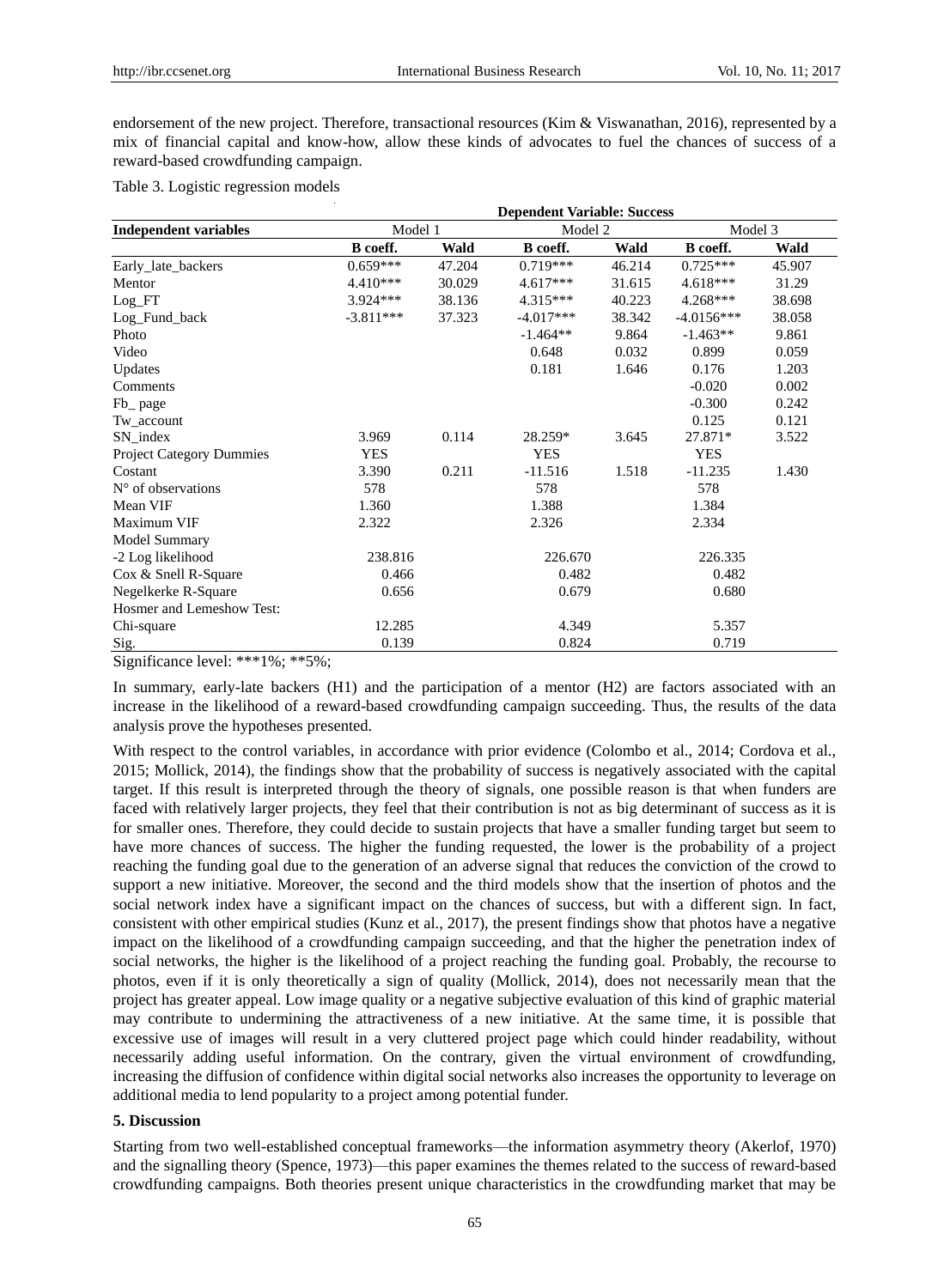an obstacle to reaching the funding target, and this is confirmed by the wide gap that normally distinguishes successful campaigns from failed ones. Consistent with this issue, our analysis aimed to examine in depth the role of two kinds of backers that have not yet been investigated, and may contribute to the reliability and feasibility of a crowdfunding initiative. In particular, based on the concept of social information being embodied in others' funding decisions (Kuppuswamy  $\&$  Bayus, 2015) and assuming that the crowd is not a monolithic entity, the present study investigates the impact of backers that intervene at the beginning of the tail of the campaign and the effect of renowned firms that act as mentors of a new project. By segmenting the crowd according to entry time, the findings confirm that early-late backers have a positive impact on the likelihood of a project reaching its capital target. Moreover, by isolating renowned companies from backers who intervene in the funding process, the study shows that this new form of mentoring is a determinant of the success of crowdfunding campaigns.

The paper advances the body of knowledge in several aspects. First, the results identify new signals that have so far not been covered in the crowdfunding literature. In fact, early-late backers contribute to reinforce the deadline effect by focusing on backers who hesitate until the last days or hours of the fundraising window.

Second, the segregation of financial and knowledge capital, which typically characterizes the crowdfunding model, is mitigated by the intervention of companies that can be identified as more experienced backers. Unlike what happens in the lending-model of crowdfunding (Lin, Sias, & Wei, 2015), backers are more likely to participate when an expert investor has already supported a crowdfunding campaign. This new type of mentor expresses more credible judgment about the reliability and feasibility of a project.

Third, our study examines in depth the functioning of reward-based crowdfunding in the Italian context, which is very little investigated and which still has technological and cultural limitations in comparison with other advanced countries such as the US and UK. As demonstrated by the impact of the social network index, the potential for success of the Italian crowdfunding market may increase by reduction of the digital divide that distinguishes Italy from other advanced contexts.

Fourth, since the framework of this study is rooted in the information asymmetry theory and in the theory of signals, the paper further contributes to these research streams by applying these theories in novel contexts and simultaneously providing additional insights into the crowdfunding theory. With regard to crowdfunding, the paper also contributes by updating existing findings on success factors in reward-based crowdfunding and providing additional insights about the behaviour of the crowd.

This study has some limitations that call for future research efforts. The paper attributes the positive relationship between the dynamics of backers and the success of campaigns to several constructs such as social information. Future works should take a step further in this direction by administering a survey among the backers of crowdfunding projects. In addition, the findings should be generalized very cautiously, since the study uses data from only one country. Therefore, through analysis of success determinants across different contexts, additional investigations could provide information about whether backer behaviour differs across cultural contexts.

Notwithstanding the mentioned limits, the paper has interesting implications for both the applicants of crowdfunding projects and the managers of internet platforms. The former should not only monitor the number of earlier advocates, but also make a constant effort to sustain the crowdfunding project along the entire fundraising cycle. In fact, given the critical role of backers at the tail of the campaign, the sense of success represented by early pledges should not lower the guard of the project creator, who must remain vigilant throughout the duration of the campaign. Moreover, both creators of projects and managers of crowdfunding platforms should acknowledge the importance of mentors. Platforms should be designed so as to reserve specific space and evidence for the participation of backers represented by renowned already operating organizations. Moreover, proponents should pay attention to the involvement of remarkable advocates who may act as a positive signal for the success of a campaign. All these factors may further improve capital allocation in a market such as reward-based crowdfunding, which is becoming more mature but is still limited by the presence of information asymmetry.

# **References**

Agrawal, A., Catalini, C., & Goldfarb, A. (2014). Some simple economics of crowdfunding. *Innovation Policy and the Economy*, *14*(1), 63-97. https://doi.org/10.1086/674021

Agrawal, A., Catalini, C., & Goldfarb, A. (2015). Crowdfunding: Geography, social networks, and the timing of investment decisions. *Journal of Economics & Management Strategy*, *24*(2), 253-274. https://doi.org/10.1111/jems.12093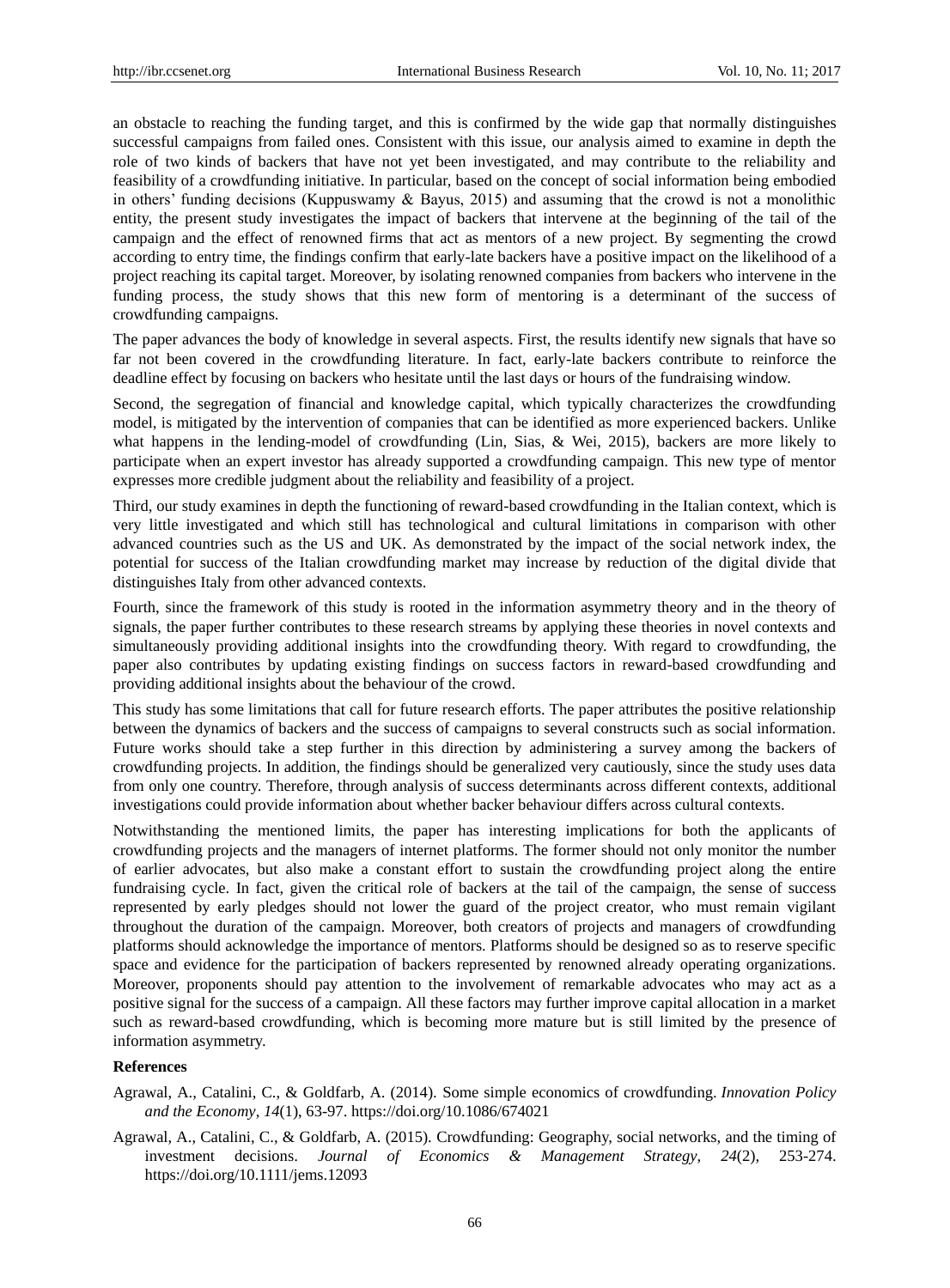- Ahlers, G. K., Cumming, D., Günther, C., & Schweizer, D. (2015). Signaling in equity crowdfunding. *Entrepreneurship Theory and Practice*, *39*(4), 955-980. https://doi.org/10.1111/etap.12157
- Akerlof, G. A. (1970). The market for "lemons": quality uncertainty and the market mechanism. *The Quarterly Journal of Economics*, *84*(3), 488-500. https://doi.org/10.2307/1879431
- Ariely, D., & Simonson, I. (2003). Buying, bidding, playing, or competing? Value assessment and decision dynamics in online auctions. *Journal of Consumer Psychology*, *13*(1-2), 113-123. https://doi.org/10.1207/S15327663JCP13-1&2\_10
- Ariely, D., & Wertenbroch, K. (2002). Procrastination, deadlines, and performance: Self-control by precommitment. *Psychological Science*, *13*(3), 219-224. https://doi.org/10.1111/1467-9280.00441
- Ariely, D., Ockenfels, A., & Roth, A. E. (2003). An experimental analysis of ending rules in internet auctions. *The Rand Journal of Economics*, *36*(4), 891-908. https://doi.org/10.2139/ssrn.429963
- Baum, J. A., & Silverman, B. S. (2004). Picking winners or building them? Alliance, intellectual, and human capital as selection criteria in venture financing and performance of biotechnology startups. *Journal of Business Venturing*, *19*(3), 411-436. https://doi.org/10.1016/S0883-9026(03)00038-7
- Belleflamme, P., Lambert, T., & Schwienbacher, A. (2014). Crowdfunding: tapping the right crowd*. Journal of Business Venturing*, *29*(5), 585-609. https://doi.org/10.1016/j.jbusvent.2013.07.003
- Bikhchandani, S., Hirshleifer, D., & Welch, I. (1998). Learning from the behavior of others: Conformity, fads, and informational cascades. *The Journal of Economic Perspectives*, *12*(3), 151-170. https://doi.org/10.1257/jep.12.3.151
- Bouassis, K., Maque, I., & Méric, J. (2016). A Cartography of the Academic Literature on Crowdfunding. In M. J., J. Brabet, & I. Maque (Eds.), International Perspectives on Crowdfunding: Positive, Normative and Critical Theory (pp. xxi-xxxvi). Emerald Group Publishing Limited.
- Colombo, M. G., Franzoni, C., & Rossi‐Lamastra, C. (2014). Internal social capital and the attraction of early contributions in crowdfunding. *Entrepreneurship Theory and Practice*, *39*(1), 75-100. https://doi.org/10.1111/etap.12118
- Cordova, A., Dolci, J., & Gianfrate, G. (2015). The determinants of crowdfunding success: evidence from technology projects. *Procedia-Social and Behavioral Sciences*, *181*, 115-124. https://doi.org/10.1016/j.sbspro.2015.04.872
- Courtney, C., Dutta, S., & Li, Y. (2017). Resolving information asymmetry: Signaling, endorsement, and crowdfunding success. *Entrepreneurship Theory and Practice*, *41*(2), 265-290. https://doi.org/10.1111/etap.12267
- Cumming, D. J., Leboeuf, G., & Schwienbacher, A. (2014). Crowdfunding models: Keep-it-all vs. all-or-nothing. Paris December 2014 Finance Meeting EUROFIDAI-AFFI paper (Vol.10).
- Frydrych, D., Bock, A. J., Kinder, T., & Koeck, B. (2014). Exploring entrepreneurial legitimacy in reward-based crowdfunding. *Venture Capital*, *16*(3), 247-269. https://doi.org/10.1080/13691066.2014.916512
- Gneezy, U., Kapteyn, A., & Potters, J. (2003). Evaluation periods and asset prices in a market experiment. *The Journal of Finance*, *58*(2), 821-838. https://doi.org/10.1111/1540-6261.00547
- Gompers, P. A. (1995). Optimal investment, monitoring, and the staging of venture capital. *The Journal of Finance*, *50*(5), 1461-1489. https://doi.org/10.1111/j.1540-6261.1995.tb05185.x
- Gompers, P. A. (1996). Grandstanding in the venture capital industry. *Journal of Financial Economics*, *42*(1), 133-156. https://doi.org/10.1016/0304-405X(96)00874-4
- Gompers, P. A., & Lerner, J. (1997). Risk and reward in private equity investments: The challenge of performance assessment. *The Journal of Private Equity*, *1*(2), 5-12. https://doi.org/10.3905/jpe.1997.409670
- Greve, A., & Salaff, J. W. (2003). Social networks and entrepreneurship. *Entrepreneurship Theory and Practice*, *28*(1), 1-22. https://doi.org/10.1111/1540-8520.00029
- Griffin, Z. J. (2012). Crowdfunding: fleecing the American masses. *Case Western. Reserve Journal of Law, Technology & the Internet, 4,* 375. https://doi.org/10.2139/ssrn.2030001
- Hu, M., Li, X., & Shi, M. (2015). Product and pricing decisions in crowdfunding. *Marketing Science*, *34*(3), 331-345. https://doi.org/10.1287/mksc.2014.0900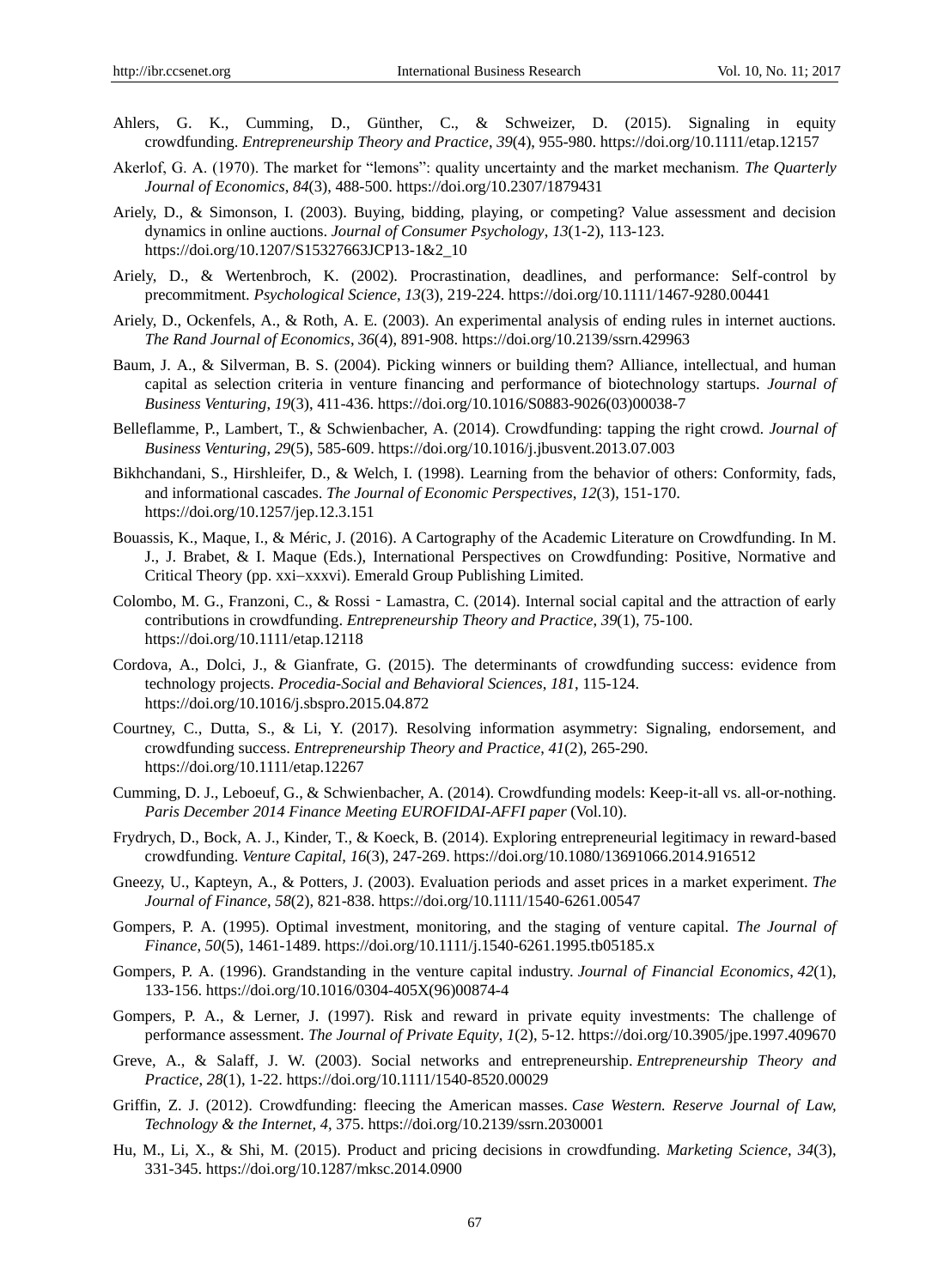- Kaartemo, V. (2017). The Elements of a Successful Crowdfunding Campaign: A Systematic Literature Review of Crowdfunding Performance. *International Review of Entrepreneurship, 15*(3).
- Kang, L., Jiang, Q., & Tan, C. H. (2017). Remarkable advocates: An investigation of geographic distance and social capital for crowdfunding. *Information & Management*, *54*(3), 336-348. https://doi.org/10.1016/j.im.2016.09.001
- Kim, K., & Viswanathan, S. (2016). The 'Experts' in the Crowd: The Role of 'Expert' Investors in a Crowdfunding Market. Paper presented at TPRC 41: The 41st Research Conference on Communication, Information and Internet Policy. https://doi.org/10.2139/ssrn.2258243
- Kunz, M. M., Bretschneider, U., Erler, M., & Leimeister, J. M. (2017). An empirical investigation of signaling in reward-based crowdfunding. *Electronic Commerce Research*, 1-37. ISSN 1389-5753. https://doi.org/10.1007/s10660-016-9249-0
- Kuppuswamy, V., & Bayus, B. L. (2015). *Crowdfunding creative ideas: the dynamics of project backers in kickstarter UNC Kenan-Flagler Research Paper No. 2013-15*. https://doi.org/10.2139/ssrn.2234765
- Kuppuswamy, V., & Bayus, B. L. (2017). Does my contribution to your crowdfunding project matter? *Journal of Business Venturing*, *32*(1), 72-89.
- Lee, P. M., & Wahal, S. (2004). Grandstanding, certification and the underpricing of venture capital backed IPOs. *Journal of Financial Economics*, *73*(2), 375-407. https://doi.org/10.1016/j.jfineco.2003.09.003
- Lin, M., Sias, R., & Wei, Z. (2015). "Smart Money": Institutional Investors in Online Crowdfunding. Working Paper.
- Massolution. (2015). *2015CF The Crowdfunding Industry Report*. Retrieved from [http://reports.crowdsourcing.org](http://reports.crowdsourcing.org/)
- McDonald, J. F., & Moffitt, R. A. (1980). The uses of Tobit analysis. *The Review of Economics and Statistics*, *63*(2), 318-321. https://doi.org/10.2307/1924766
- Megginson, W. L., & Weiss. A. K. (1991). Venture capitalist certification in initial public offerings. *The Journal of Finance*, *46*(3), 879-903. https://doi.org/10.1111/j.1540-6261.1991.tb03770.x
- Mollick, E. R. (2014). The dynamics of crowdfunding: an exploratory study. *Journal of Business Venturing*, *29*(1), 1-16. https://doi.org/10.1016/j.jbusvent.2013.06.005
- Nahapiet, J., & Ghoshal, S. (1998). Social capital, intellectual capital, and the organizational advantage. *Academy of Management Review*, *23*(2), 242-266.
- Ockenfels, A., & Roth, A. E. (2006). Late and multiple bidding in second price Internet auctions: Theory and evidence concerning different rules for ending an auction. *Games and Economic Behavior*, *55*(2), 297-320. https://doi.org/10.1016/j.geb.2005.02.010
- Petersen, M. A. (2004). Information: Hard and soft (Working paper, Northwestern University). Retrieved from http://www.kellogg.northwestern.edu/faculty/petersen/htm/papers/softhard.pdf.
- Ratner, B. (2009). The correlation coefficient: Its values range between+ 1/− 1, or do they? *Journal of Targeting, Measurement and Analysis for Marketing*, *17*(2), 139-142. https://doi.org/10.1057/jt.2009.5
- Roth, A. E., Murnighan, J. K., & Schoumaker, F. (1988). The deadline effect in bargaining: Some experimental evidence. *The American Economic Review*, *78*(4), 806-823.
- Spence, M. (1973). Job Market Signaling. *The Quarterly Journal of Economics*, *87*(3), 355-374. https://doi.org/10.2307/1882010
- Starteed. (May 2016). *Il crowdfunding in Italia: tutti I numeri e le piattaforme*. Retrieved from [https://blog.starteed.com/article?idA=2603272528428-348#il-crowdfunding-in-italia:-tutti-i-numeri-e-le-pia](https://blog.starteed.com/article?idA=2603272528428-348#il-crowdfunding-in-italia:-tutti-i-numeri-e-le-piattaforme-(aggiornato-a-gennaio-2017)&) [ttaforme-\(aggiornato-a-gennaio-2017\)&.](https://blog.starteed.com/article?idA=2603272528428-348#il-crowdfunding-in-italia:-tutti-i-numeri-e-le-piattaforme-(aggiornato-a-gennaio-2017)&)
- Stein, J. C. (2002). Information production and capital allocation: Decentralized versus hierarchical firms. *The Journal of Finance*, *57*(5), 1891-1921. https://doi.org/10.1111/0022-1082.00483
- Stuart, T. E., Ha, H., & Ralph, C. H. (1999). Interorganizational endorsements and the performance of entrepreneurial ventures. *Administrative Science Quarterly*, *44*(2), 315-349. https://doi.org/10.2307/2666998
- Thies, F., & Wessel, M. (2014). *The Circular Effects of Popularity Information and Electronic Word-of-Mouth on*